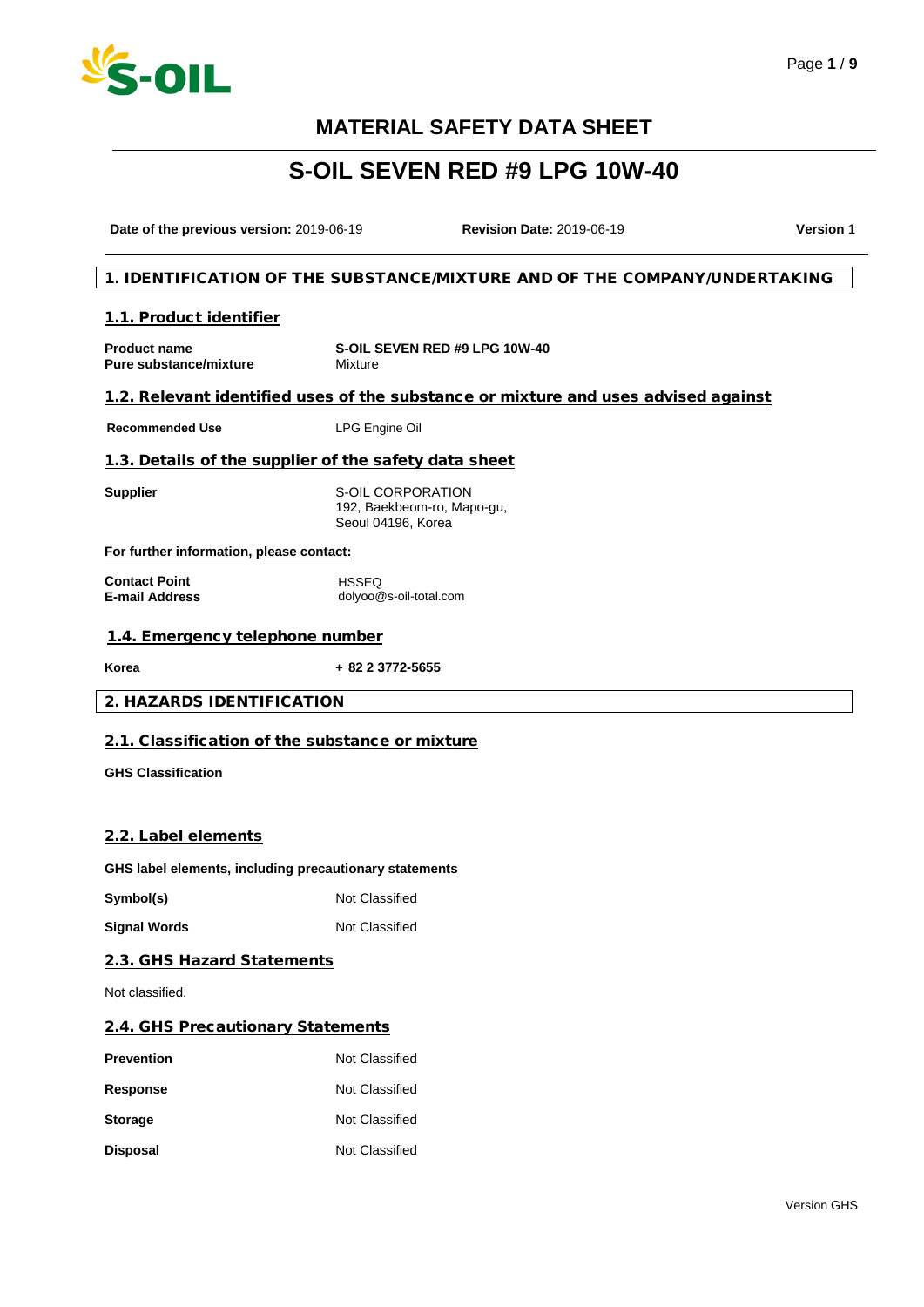

# **S-OIL SEVEN RED #9 LPG 10W-40**

**Date of the previous version:** 2019-06-19 **Revision Date:** 2019-06-19 **Version** 1

#### 2.5. Other hazards

**Physical-Chemical Properties** Contaminated surfaces will be extremely slippery.

**Environmental properties** Should not be released into the environment

## 3. COMPOSITION/INFORMATION ON INGREDIENTS

#### 3.1. Mixture

| <b>Chemical Name</b>                                                      | <b>CAS-No</b> | <b>EC-No</b> | Weight %      |
|---------------------------------------------------------------------------|---------------|--------------|---------------|
| Severely hydrogenated heavy paraffinic<br>distillate                      | 64742-54-7    | 265-157-1    | $80.0 - 85.0$ |
| Mixed Performance Additive                                                |               |              | $5.0 - 10.0$  |
| <b>Viscosity Modifier Additive</b>                                        |               |              | $5.0 - 10.0$  |
| Motor Oil Additive                                                        |               |              | < 1.0         |
| Polymer Esters of Methacrylic Acid and Mixed<br>Mixed long chain Alcohols |               |              | < 1.0         |

**Additional information** Product containing mineral oil with less than 3% DMSO extract as measured by IP 346

## 4. FIRST AID MEASURES

#### 4.1. Description of first-aid measures

| General advice      | IN CASE OF SERIOUS OR PERSISTENT CONDITIONS, CALL A DOCTOR<br>OR EMERGENCY MEDICAL CARE.                                                                                                                                              |
|---------------------|---------------------------------------------------------------------------------------------------------------------------------------------------------------------------------------------------------------------------------------|
| Eye contact         | Rinse thoroughly with plenty of water, also under the eyelids.                                                                                                                                                                        |
| <b>Skin contact</b> | Remove contaminated clothing and shoes. Wash skin with soap and water.<br>Wash contaminated clothing before reuse.<br>High pressure jets may cause skin damage. In this case, the casualty should be<br>sent immediately to hospital. |
| <b>Inhalation</b>   | Move to fresh air.                                                                                                                                                                                                                    |
| Ingestion           | Do NOT induce vomiting. Never give anything by mouth to an unconscious<br>person. Call a physician or Poison Control Center immediately.                                                                                              |

### 4.2. Most important symptoms and effects, both acute and delayed

| Eye contact         | Not classified.                                                                                                                                                   |
|---------------------|-------------------------------------------------------------------------------------------------------------------------------------------------------------------|
| <b>Skin contact</b> | Not classified. High pressure injection of the products under the skin may have<br>very serious consequences even though no symptom or injury may be<br>apparent. |
| <b>Inhalation</b>   | Not classified. Inhalation of vapors in high concentration may cause irritation of<br>respiratory system.                                                         |
| Ingestion           | Not classified. Ingestion may cause gastrointestinal irritation, nausea, vomiting<br>and diarrhea.                                                                |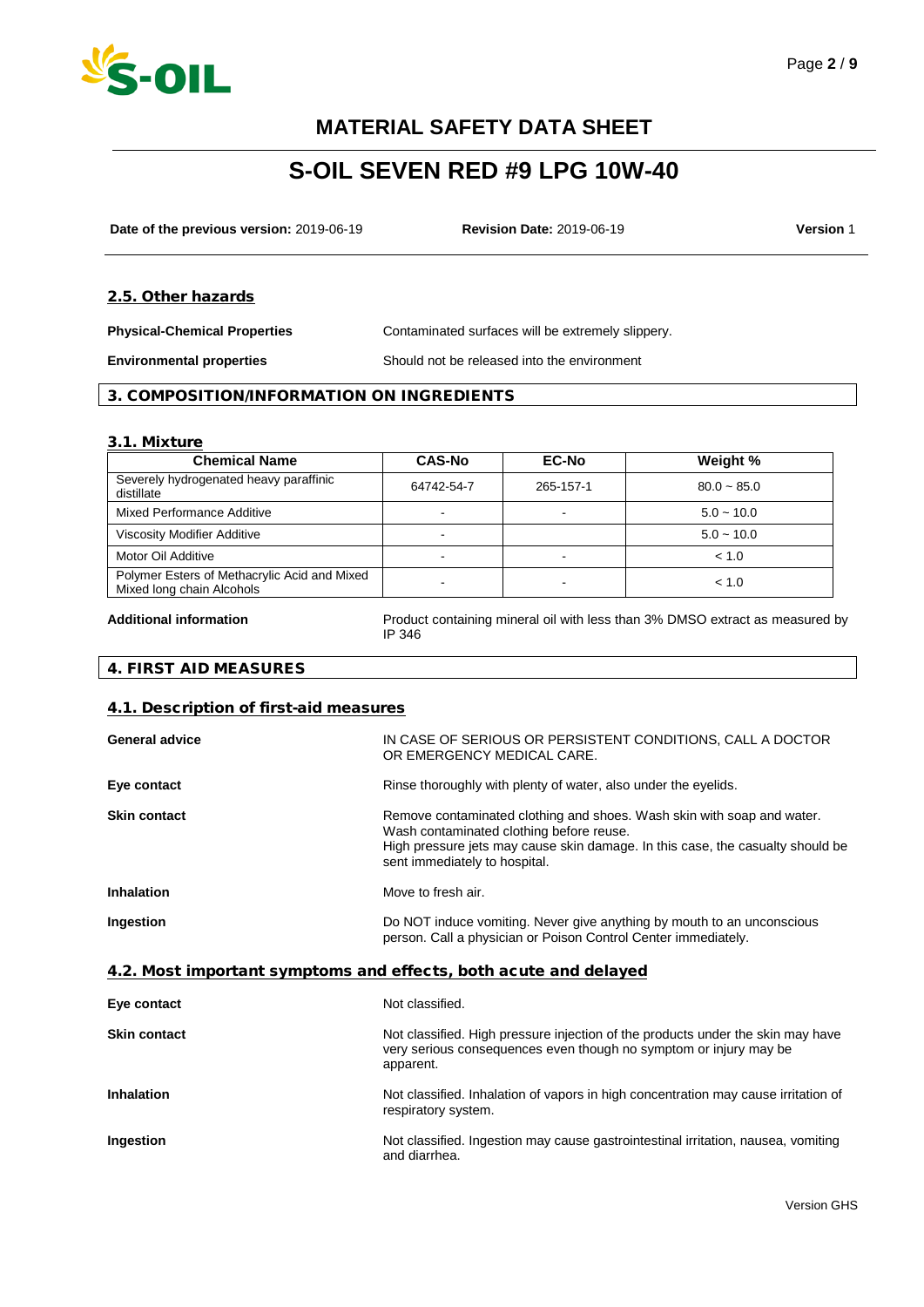

# **S-OIL SEVEN RED #9 LPG 10W-40**

**Date of the previous version:** 2019-06-19 **Revision Date:** 2019-06-19 **Version** 1

## 4.3. Indication of immediate medical attention and special treatment needed, if necessary

| Notes to physician                                         | Treat symptomatically.                                                                                                                                                                                                                                       |  |
|------------------------------------------------------------|--------------------------------------------------------------------------------------------------------------------------------------------------------------------------------------------------------------------------------------------------------------|--|
| <b>5. FIRE-FIGHTING MEASURES</b>                           |                                                                                                                                                                                                                                                              |  |
| 5.1. Extinguishing media                                   |                                                                                                                                                                                                                                                              |  |
| Suitable extinguishing media                               | CO2, dry chemical, dry sand, alcohol-resistant foam.                                                                                                                                                                                                         |  |
| Unsuitable extinguishing media                             | No information available                                                                                                                                                                                                                                     |  |
| 5.2. Special hazards arising from the substance or mixture |                                                                                                                                                                                                                                                              |  |
| <b>Special Hazard</b>                                      | Incomplete combustion and thermolysis may produce gases of varying toxicity<br>such as carbon monoxide, carbon dioxide, various hydrocarbons, aldehydes<br>and soot. These maybe highly dangerous if inhaled in confined spaces or at<br>high concentration. |  |
| 5.3. Advice for fire-fighters                              |                                                                                                                                                                                                                                                              |  |
| protective equipment for fire-<br>Special<br>fighters      | Wear self-contained breathing apparatus and protective suit.                                                                                                                                                                                                 |  |
| <b>Other information</b>                                   | Cool containers / tanks with water spray. Fire residues and contaminated fire<br>extinguishing water must be disposed of in accordance with local regulations.                                                                                               |  |

### 6. ACCIDENTAL RELEASE MEASURES

#### 6.1. Personal precautions, protective equipment and emergency procedures

| <b>General Information</b>                                | Do not touch or walk through spilled material. Contaminated surfaces will be<br>extremely slippery.<br>Use personal protective equipment. Ensure adequate ventilation. Remove all<br>sources of ignition.            |
|-----------------------------------------------------------|----------------------------------------------------------------------------------------------------------------------------------------------------------------------------------------------------------------------|
| 6.2. Environmental precautions                            |                                                                                                                                                                                                                      |
| <b>General Information</b>                                | Do not allow material to contaminate ground water system. Try to prevent the<br>material from entering drains or water courses.<br>Local authorities should be advised if significant spillages cannot be contained. |
| 6.3. Methods and material for containment and cleaning up |                                                                                                                                                                                                                      |

| <b>Methods for containment</b> | Dam up. Contain spillage, and then collect with non-combustible absorbent          |
|--------------------------------|------------------------------------------------------------------------------------|
|                                | material, (e.g.sand, earth, diatomaceous earth, vermiculite) and place in          |
|                                | container for disposal according to local / national regulations (see section 13). |
|                                | Keep in suitable, closed containers for disposal.                                  |
|                                |                                                                                    |

|  |  | 6.4. Reference to other sections |
|--|--|----------------------------------|
|  |  |                                  |

| <b>Personal Protective Equipment</b> | See Section 8 for more detail. |
|--------------------------------------|--------------------------------|
| <b>Waste treatment</b>               | See section 13.                |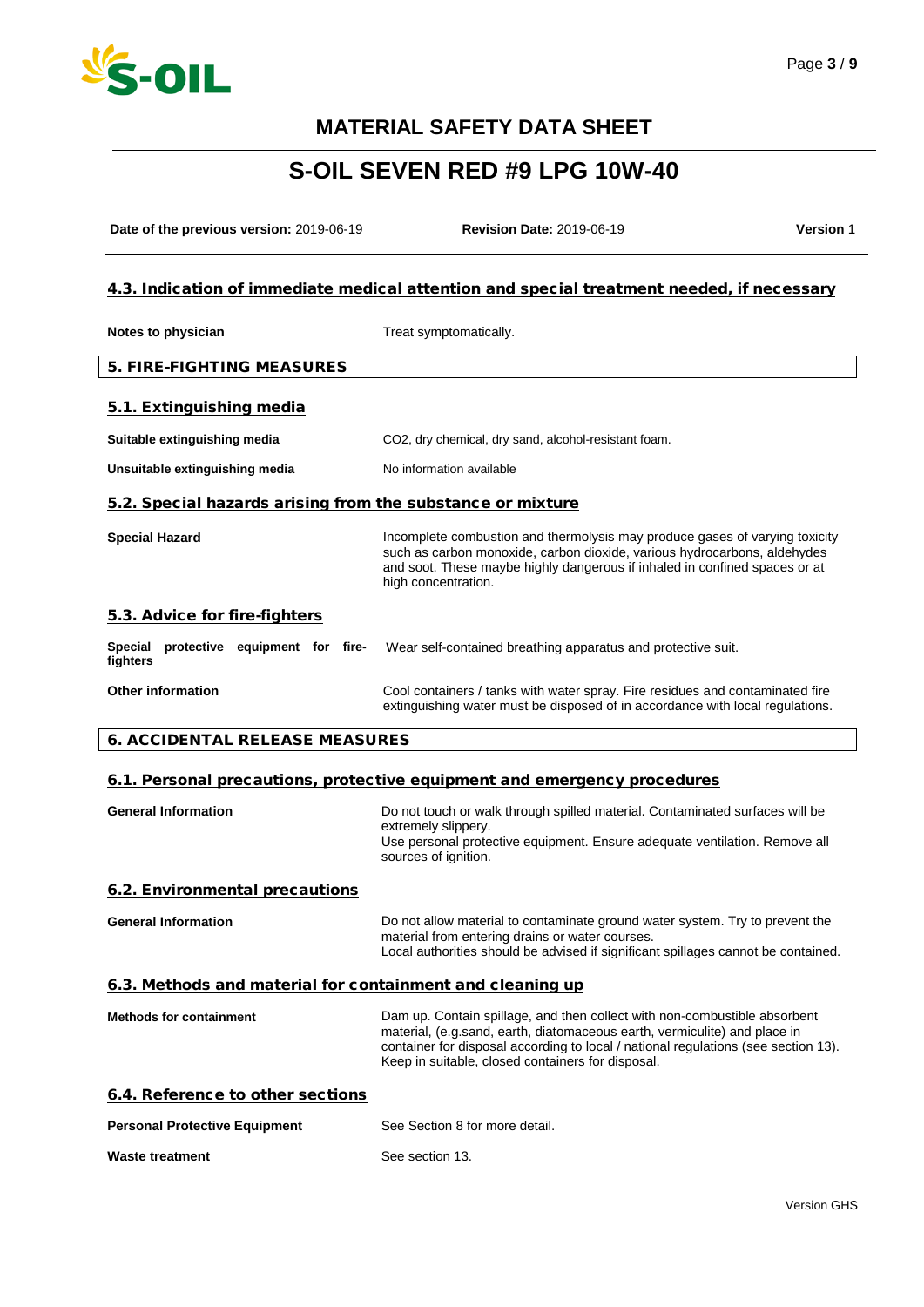

# **S-OIL SEVEN RED #9 LPG 10W-40**

**Date of the previous version:** 2019-06-19 **Revision Date:** 2019-06-19 **Version** 1

## 7. HANDLING AND STORAGE

## 7.1. Precautions for safe handling

| Advice on safe handling                                           | When using, do not eat, drink or smoke. For personal protection see section 8.<br>Use only in well-ventilated areas. Do not breathe vapors or spray mist. Avoid<br>contact with skin, eyes and clothing.                                                                                                                                                                                                                                                |
|-------------------------------------------------------------------|---------------------------------------------------------------------------------------------------------------------------------------------------------------------------------------------------------------------------------------------------------------------------------------------------------------------------------------------------------------------------------------------------------------------------------------------------------|
| Prevention of fire and explosion                                  | Take precautionary measures against static discharges. Ground/bond<br>containers, tanks and transfer/receiving equipment.                                                                                                                                                                                                                                                                                                                               |
| <b>Hygiene measures</b>                                           | Ensure the application of strict rules of hygiene by the personnel exposed to the<br>risk of contact with the product. Regular cleaning of equipment, work area and<br>clothing is recommended. Wash hands before breaks and immediately after<br>handling the product. Do not use abrasives, solvents or fuels. Do not dry hands<br>with rags that have been contaminated with product. Do not put product<br>contaminated rags into workwear pockets. |
| 7.2. Conditions for safe storage, including any incompatibilities |                                                                                                                                                                                                                                                                                                                                                                                                                                                         |
| <b>Technical measures/Storage</b><br>conditions                   | Keep away from food, drink and animal feedingstuffs. Keep in a bunded area.<br>Keep container tightly closed. Keep preferably in the original container.<br>recommendation of the contract of the contract of the contract of the contract of the contract of the contract of the contract of the contract of the contract of the contract of the contract of the contract of the contract                                                              |

| <b>I CUILILLAI THEASULES/SLUI AYE</b><br>conditions | 1,000 and filem 1000, annil and annillar 1000 rigolation 1,000 in a bandod aroa.<br>Keep container tightly closed. Keep preferably in the original container.<br>Otherwise reproduce all indication of the regulation label on the new container.<br>Do not remove the hazard labels of the containers (even if they are empty).<br>Design the installations in order to avoid accidental emissions of product (due to<br>seal breakage, for example) onto hot casings or electrical contacts. Protect from<br>frost, heat and sunlight. Protect from moisture. |
|-----------------------------------------------------|-----------------------------------------------------------------------------------------------------------------------------------------------------------------------------------------------------------------------------------------------------------------------------------------------------------------------------------------------------------------------------------------------------------------------------------------------------------------------------------------------------------------------------------------------------------------|
| <b>Materials to Avoid</b>                           | Strong oxidizing agents.                                                                                                                                                                                                                                                                                                                                                                                                                                                                                                                                        |

### 7.3. Specific end uses

### 8. EXPOSURE CONTROLS/PERSONAL PROTECTION

| 8.1. Control parameters               |                                                                                                                                                                                                                                                                                                                                                |
|---------------------------------------|------------------------------------------------------------------------------------------------------------------------------------------------------------------------------------------------------------------------------------------------------------------------------------------------------------------------------------------------|
| <b>Exposure limits</b>                | oil mist: 10mg/m <sub>3</sub> , for 15 minutes; oil mist: 5mg/m <sub>3</sub> , for 8 hours                                                                                                                                                                                                                                                     |
| Legend                                | See section 16.                                                                                                                                                                                                                                                                                                                                |
| 8.2. Exposure controls                |                                                                                                                                                                                                                                                                                                                                                |
| <b>Occupational Exposure Controls</b> |                                                                                                                                                                                                                                                                                                                                                |
| <b>Engineering Measures</b>           | Apply technical measures to comply with the occupational exposure limits.<br>When working in confined spaces (tanks, containers, etc.), ensure that there is<br>a supply of air suitable for breathing and wear the recommended equipment.                                                                                                     |
| <b>Personal Protective Equipment</b>  |                                                                                                                                                                                                                                                                                                                                                |
| <b>General Information</b>            | If the product is used in mixtures, it is recommended that you contact the appropriate<br>protective equipment suppliers. These recommendations apply to the product as<br>supplied.                                                                                                                                                           |
| <b>Respiratory protection</b>         | When workers are facing concentrations above the exposure limit they must use<br>appropriate certified respirators. Respirator with combination filter for vapour/particulate<br>(EN 14387). The use of breathing apparatus must comply strictly with the manufacturer's<br>instructions and the regulations governing their choices and uses. |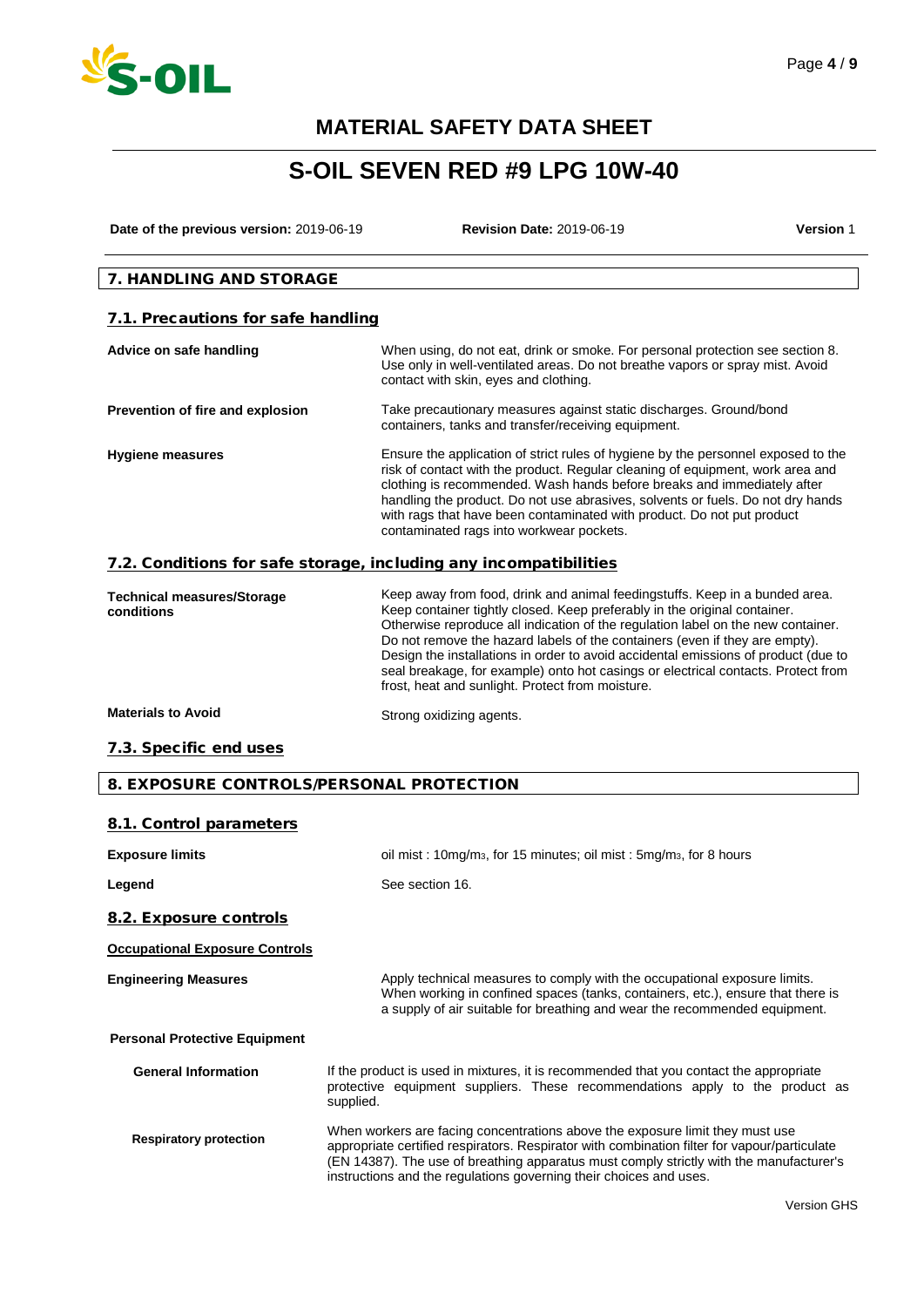

# **S-OIL SEVEN RED #9 LPG 10W-40**

| Date of the previous version: 2019-06-19 |                                                                                                                                                                                                                                                                                                                                                                                                                                                                                                   | <b>Revision Date: 2019-06-19</b>                                                     | <b>Version 1</b> |
|------------------------------------------|---------------------------------------------------------------------------------------------------------------------------------------------------------------------------------------------------------------------------------------------------------------------------------------------------------------------------------------------------------------------------------------------------------------------------------------------------------------------------------------------------|--------------------------------------------------------------------------------------|------------------|
| <b>Eye Protection</b>                    |                                                                                                                                                                                                                                                                                                                                                                                                                                                                                                   | If splashes are likely to occur, wear Safety glasses with side-shields.              |                  |
| Skin and body protection                 |                                                                                                                                                                                                                                                                                                                                                                                                                                                                                                   | Wear suitable protective clothing. Protective shoes or boots. Long sleeved clothing. |                  |
| <b>Hand Protection</b>                   | Hydrocarbon-proof gloves. Fluorinated rubber. Nitrile rubber. Please observe the<br>instructions regarding permeability and breakthrough time which are provided by the<br>supplier of the gloves. Also take into consideration the specific local conditions under<br>which the product is used, such as the danger of cuts, abrasion. If used in solution, or<br>mixed with other substances, and under conditions which differ from EN 374, contact the<br>supplier of the EC approved gloves. |                                                                                      |                  |
| <b>Environmental exposure controls</b>   |                                                                                                                                                                                                                                                                                                                                                                                                                                                                                                   |                                                                                      |                  |

#### **Environmental exposure controls**

**General Information** The product should not be allowed to enter drains, water courses or the soil.

## 9. PHYSICAL AND CHEMICAL PROPERTIES

### 9.1. Information on basic physical and chemical properties

| Color<br>Physical State @20°C<br>Odor                                                                  |                                            | Yellow To amber<br>liquid<br>Characteristic                                                                  |                                                      |
|--------------------------------------------------------------------------------------------------------|--------------------------------------------|--------------------------------------------------------------------------------------------------------------|------------------------------------------------------|
| <b>Property</b><br>рH<br>Boiling point/boiling range                                                   | <b>Values</b>                              | <b>Remarks</b><br>Not applicable<br>Not applicable                                                           | Method                                               |
| <b>Flash point</b>                                                                                     | 246 °C<br>475 °F                           |                                                                                                              | Cleveland Open Cup (COC)<br>Cleveland Open Cup (COC) |
| <b>Evaporation rate</b><br><b>Flammability Limits in Air</b><br><b>Vapor Pressure</b><br>Vapor density |                                            | No information available<br>No information available<br>No information available<br>No information available |                                                      |
| <b>Density</b><br><b>Water solubility</b>                                                              | 860 kg/m <sub>3</sub><br>Negligible        | @ 15 °C<br>Insoluble                                                                                         |                                                      |
| Solubility in other solvents<br><b>logPow</b>                                                          |                                            | No information available<br>No information available                                                         |                                                      |
| <b>Autoignition temperature</b><br>Viscosity, kinematic                                                | Not applicable<br>13.60 mm <sup>2</sup> /s | @ 100 °C                                                                                                     |                                                      |
| <b>Explosive properties</b>                                                                            | Not explosive                              |                                                                                                              |                                                      |
| <b>Oxidizing Properties</b><br>Possibility of hazardous reactions                                      | Not applicable<br>Not applicable           |                                                                                                              |                                                      |

## 9.2. Other information

### 10. STABILITY AND REACTIVITY

### 10.1. Reactivity

**General Information** No information available.

### 10.2. Chemical stability

**Stability.** Stable under recommended storage conditions.

## 10.3. Possibility of hazardous reactions

Hazardous Reactions **None under normal processing**.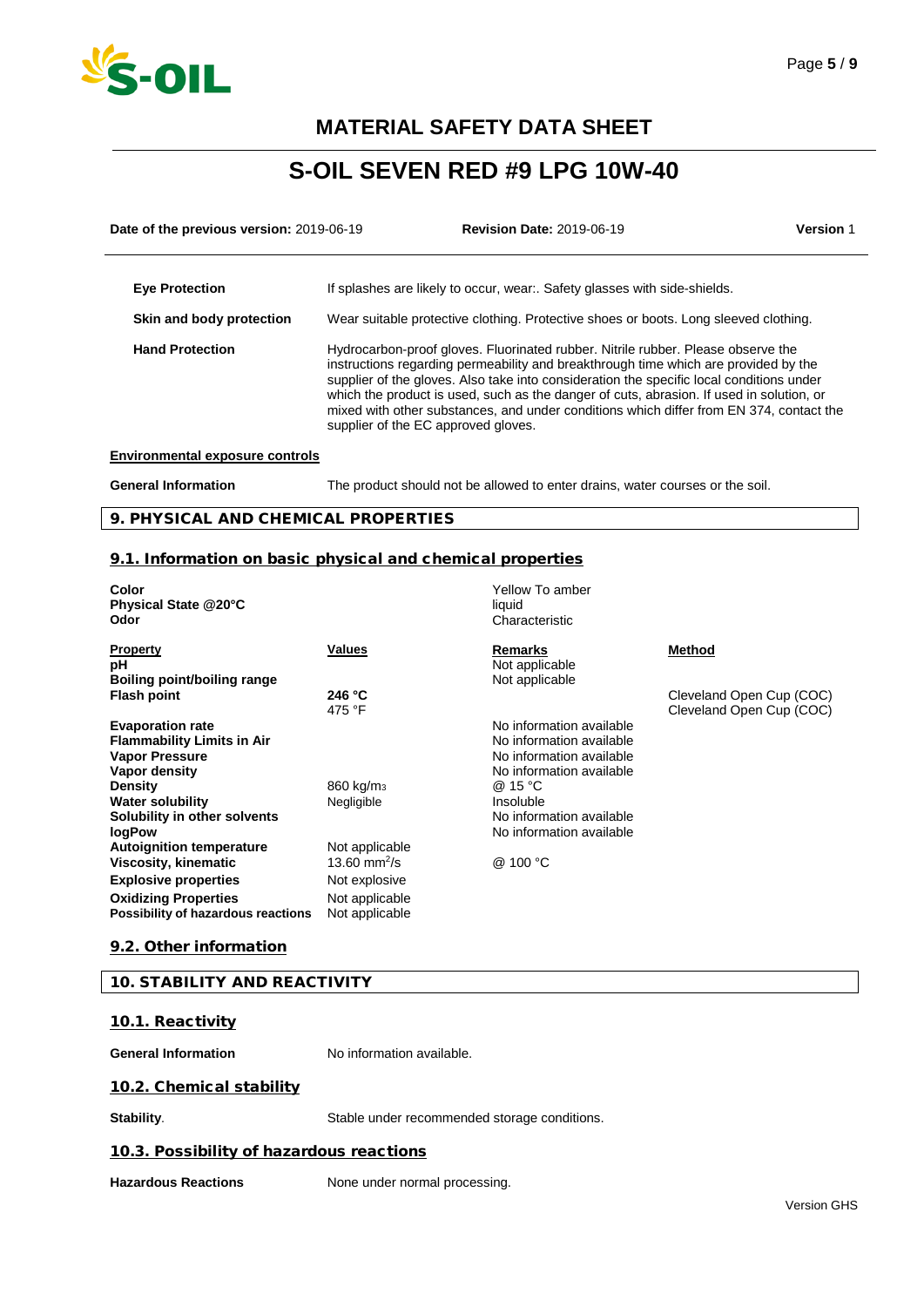

# **S-OIL SEVEN RED #9 LPG 10W-40**

**Date of the previous version:** 2019-06-19 **Revision Date:** 2019-06-19 **Version** 1

#### 10.4. Conditions to Avoid

**Conditions to Avoid** Heat (temperatures above flash point), sparks, ignition points, flames, static electricity.

#### 10.5. Incompatible Materials

**Materials to Avoid** Strong oxidizing agents.

#### 10.6. Hazardous Decomposition Products

**Hazardous Decomposition Product** None under normal use.

#### 11. TOXICOLOGICAL INFORMATION

#### 11.1. Information on toxicological effects

#### **Acute toxicity Local effects Product Information**

| <b>Skin contact</b> | . Not classified. High pressure injection of the products under the skin may have very<br>serious consequences even though no symptom or injury may be apparent. |
|---------------------|------------------------------------------------------------------------------------------------------------------------------------------------------------------|
| Eye contact         | . Not classified.                                                                                                                                                |
| <b>Inhalation</b>   | . Not classified. Inhalation of vapors in high concentration may cause irritation of<br>respiratory system.                                                      |

**Ingestion Ingestion Ingestion Installer Installer Installer Installer Installer Installer Installer** 

#### **Acute toxicity - Component Information**

| <b>Chemical Name</b>                                 | LD50 Oral                   | <b>LD50 Dermal</b>            | <b>LC50 Inhalation</b> |
|------------------------------------------------------|-----------------------------|-------------------------------|------------------------|
| Severely hydrogenated heavy<br>paraffinic distillate | $LD50 > 5,000$ mg/kg (Rat)  | $LD50 > 5,000$ mg/kg (Rabbit) |                        |
| Mixed Performance Additive                           | $LD50 > 10,000$ mg/kg (Rat) | $LD50 > 2,000$ mg/kg (Rabbit) |                        |
| Viscosity Modifier Additive                          | $LD50 > 5,000$ mg/kg (Rat)  | $LD50 > 2,000$ mg/kg (Rabbit) |                        |
| Motor Oil Additive                                   | LD50 > 10,000mg/kg (Rat)    | $LD50 > 2,000$ mg/kg (Rabbit) |                        |

#### **Eye contact**

Mixed Performance Additive

Weak to moderate eye irritant. Does not meet Canadian D2B or EU R36 criteria. Based on data from components or similar materials. Vapors formed from heating may cause eye irritation.

Additive 1

Weak to moderate eye irritant. Does not meet EU R36 criteria. Based on data from similar materials.

**Sensitization**

**Sensitization** Not classified as a sensitizer.

**Specific effects**

**Carcinogenicity** This product is not classified carcinogenic.<br> **Mutagenicity** This product is not classified as mutagenic **Mutagenicity**<br> **Reproductive toxicity**<br>
This product does not present any known of<br> **Reproductive toxicity**<br>
This product does not present any known of This product does not present any known or suspected reproductive hazards.

Page **6** / **9**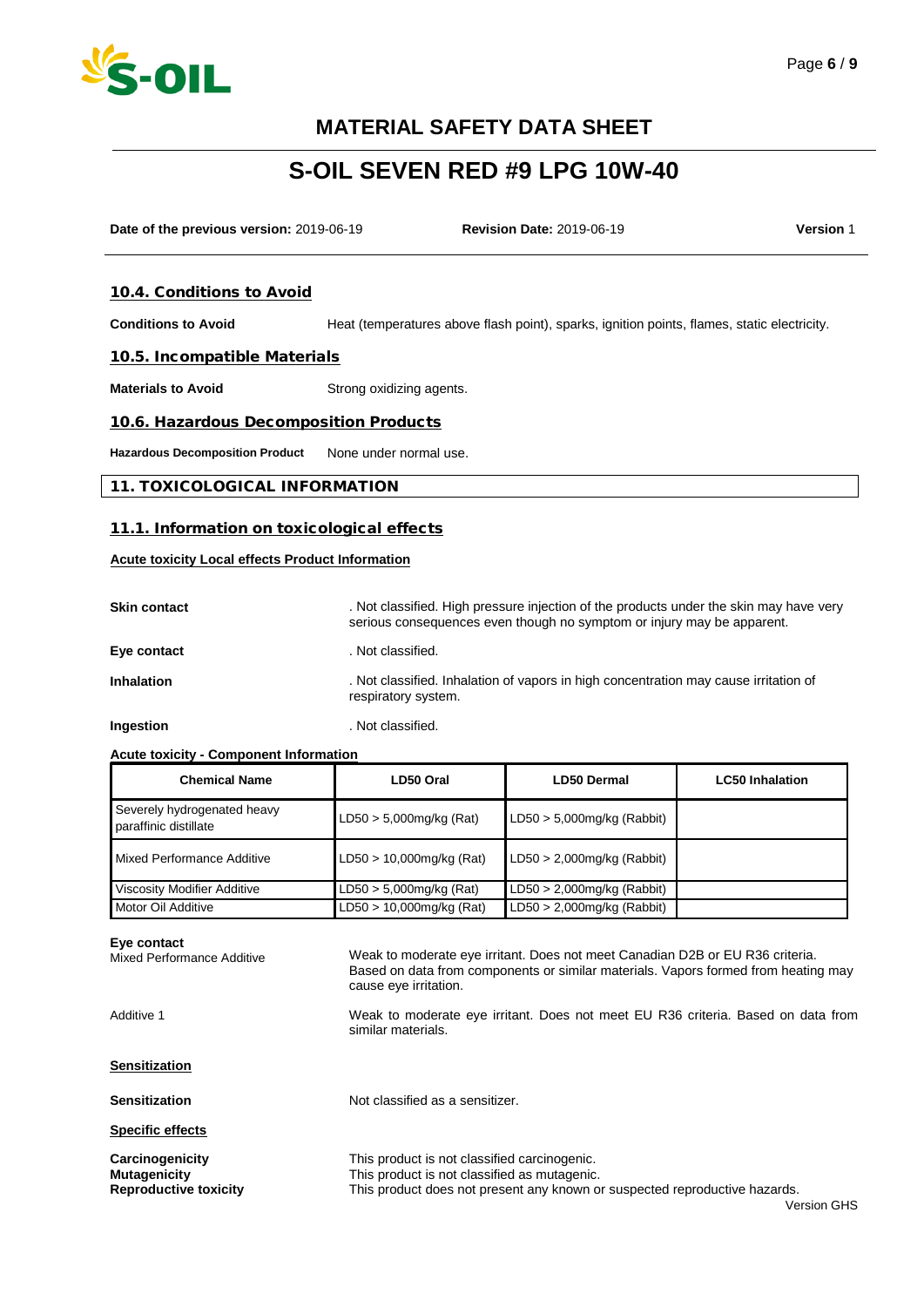

# **S-OIL SEVEN RED #9 LPG 10W-40**

**Date of the previous version:** 2019-06-19 **Revision Date:** 2019-06-19 **Version** 1

| <b>Repeated Dose Toxicity</b>      |                                                                                                                                       |
|------------------------------------|---------------------------------------------------------------------------------------------------------------------------------------|
| <b>Subchronic toxicity</b>         | No information available.                                                                                                             |
| <b>Target Organ Effects (STOT)</b> |                                                                                                                                       |
| <b>Target Organ Effects (STOT)</b> | No information available.                                                                                                             |
| <b>Other information</b>           |                                                                                                                                       |
| Other adverse effects              | Characteristic skin lesions (pimples) may develop following prolonged and repeated<br>exposures (contact with contaminated clothing). |

## 12. ECOLOGICAL INFORMATION

## 12.1. Toxicity

**Acute aquatic toxicity - Product Information** No information available.

## **Acute aquatic toxicity - Component Information**

| <b>Chemical Name</b>        | <b>Toxicity to algae</b> | <b>Toxicity to daphnia</b><br>and other aquatic<br>invertebrates. | <b>Toxicity to fish</b> | <b>Toxicity to</b><br>microorganisms |
|-----------------------------|--------------------------|-------------------------------------------------------------------|-------------------------|--------------------------------------|
| Mixed Performance Additive  |                          | EC50 10-100mg/L                                                   | LC50 10-100 mg/L        |                                      |
| Viscosity Modifier Additive |                          |                                                                   | LC50 >1,000mg/L         | EC50 >1,000mg/L                      |
| Motor Oil Additive          | EC50 10-100mg/L          | EC50 1-10mg/L                                                     |                         |                                      |

#### **Chronic aquatic toxicity - Product Information** No information available.

#### **Chronic aquatic toxicity - Component Information**

| <b>Chemical Name</b>       | <b>Toxicity to algae</b> | <b>Toxicity to daphnia</b><br>and other aquatic<br>invertebrates. | <b>Toxicity to fish</b> | <b>Toxicity to</b><br>microorganisms |
|----------------------------|--------------------------|-------------------------------------------------------------------|-------------------------|--------------------------------------|
| Mixed Performance Additive |                          | EC50 1-10mg/L                                                     |                         |                                      |
| Motor Oil Additive         |                          | EC50 10-100mg/L                                                   |                         |                                      |

**Effects on terrestrial organisms** No information available.

### 12.2. Persistence and degradability

| <b>Chemical Name</b>        | <b>Biodegradation</b>   |
|-----------------------------|-------------------------|
| Mixed Performance Additive  | Min 25% (OECD 301)      |
| Viscosity Modifier Additive | Min 25% (OECD 301)      |
| Motor Oil Additive          | Min 25% (OECD 301, 302) |

**General Information** No information available.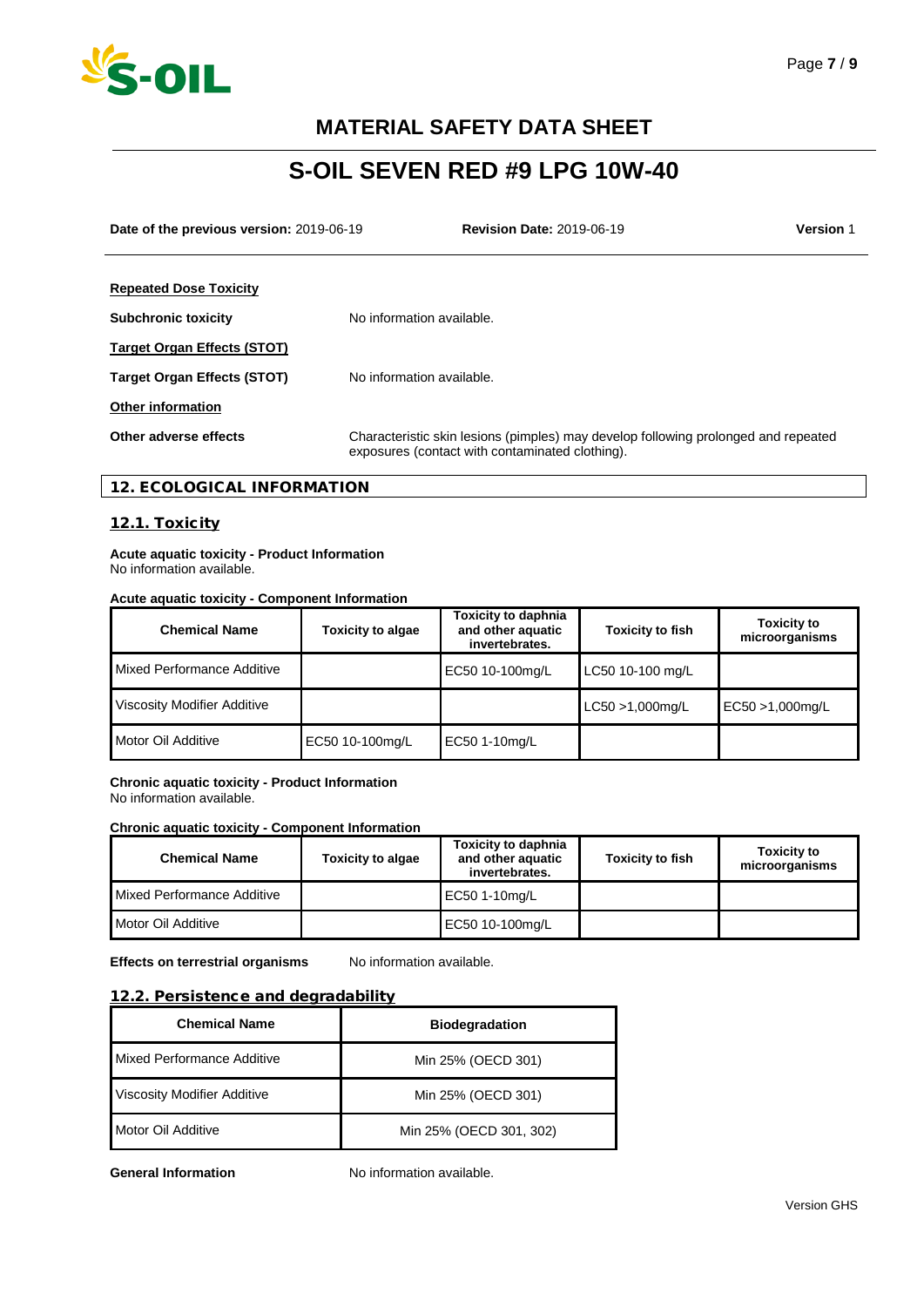

# **S-OIL SEVEN RED #9 LPG 10W-40**

| Date of the previous version: 2019-06-19        |                    | <b>Revision Date: 2019-06-19</b>                                                                                                                                                                                                                             | <b>Version 1</b> |
|-------------------------------------------------|--------------------|--------------------------------------------------------------------------------------------------------------------------------------------------------------------------------------------------------------------------------------------------------------|------------------|
| 12.3. Bioaccumulative potential                 |                    |                                                                                                                                                                                                                                                              |                  |
| <b>Product Information</b>                      |                    | No information available.                                                                                                                                                                                                                                    |                  |
| logPow                                          |                    | No information available                                                                                                                                                                                                                                     |                  |
| <b>Component Information</b>                    |                    | No information available.                                                                                                                                                                                                                                    |                  |
| 12.4. Mobility in soil                          |                    |                                                                                                                                                                                                                                                              |                  |
| Soil                                            | mobility.          | Given its physical and chemical characteristics, the product generally shows low soil                                                                                                                                                                        |                  |
| Air                                             |                    | Loss by evaporation is limited.                                                                                                                                                                                                                              |                  |
| Water                                           |                    | Insoluble. The product spreads on the surface of the water.                                                                                                                                                                                                  |                  |
| 12.5. Results of PBT and vPvB assessment        |                    |                                                                                                                                                                                                                                                              |                  |
| <b>PBT and vPvB assessment</b>                  |                    | No information available.                                                                                                                                                                                                                                    |                  |
| 12.6. Other adverse effects                     |                    |                                                                                                                                                                                                                                                              |                  |
| <b>General Information</b>                      |                    | No information available                                                                                                                                                                                                                                     |                  |
| <b>13. DISPOSAL CONSIDERATIONS</b>              |                    |                                                                                                                                                                                                                                                              |                  |
| 13.1. Waste treatment methods                   |                    |                                                                                                                                                                                                                                                              |                  |
| Waste from Residues / Unused<br><b>Products</b> | local regulations. | Should not be released into the environment. Dispose of in accordance with the<br>European Directives on waste and hazardous waste. Dispose of in accordance with                                                                                            |                  |
| <b>Contaminated packaging</b>                   | disposal.          | Empty containers should be taken to an approved waste handling site for recycling or                                                                                                                                                                         |                  |
| <b>EWC Waste Disposal No.</b>                   | product was used.  | The following Waste Codes are only suggestions: 13 01 10. According to the European<br>Waste Catalogue, Waste Codes are not product specific, but application specific.<br>Waste codes should be assigned by the user based on the application for which the |                  |
| <b>14. TRANSPORT INFORMATION</b>                |                    |                                                                                                                                                                                                                                                              |                  |
| <b>ADR/RID</b>                                  | Not regulated      |                                                                                                                                                                                                                                                              |                  |
| <b>IMDG/IMO</b>                                 | Not regulated      |                                                                                                                                                                                                                                                              |                  |
| <b>ICAO/IATA</b>                                | Not regulated      |                                                                                                                                                                                                                                                              |                  |
| <b>ADN</b>                                      | Not regulated      |                                                                                                                                                                                                                                                              |                  |
| <b>15. REGULATORY INFORMATION</b>               |                    |                                                                                                                                                                                                                                                              |                  |

15.1. Safety, health and environmental regulations/legislation specific for the substance or mixture